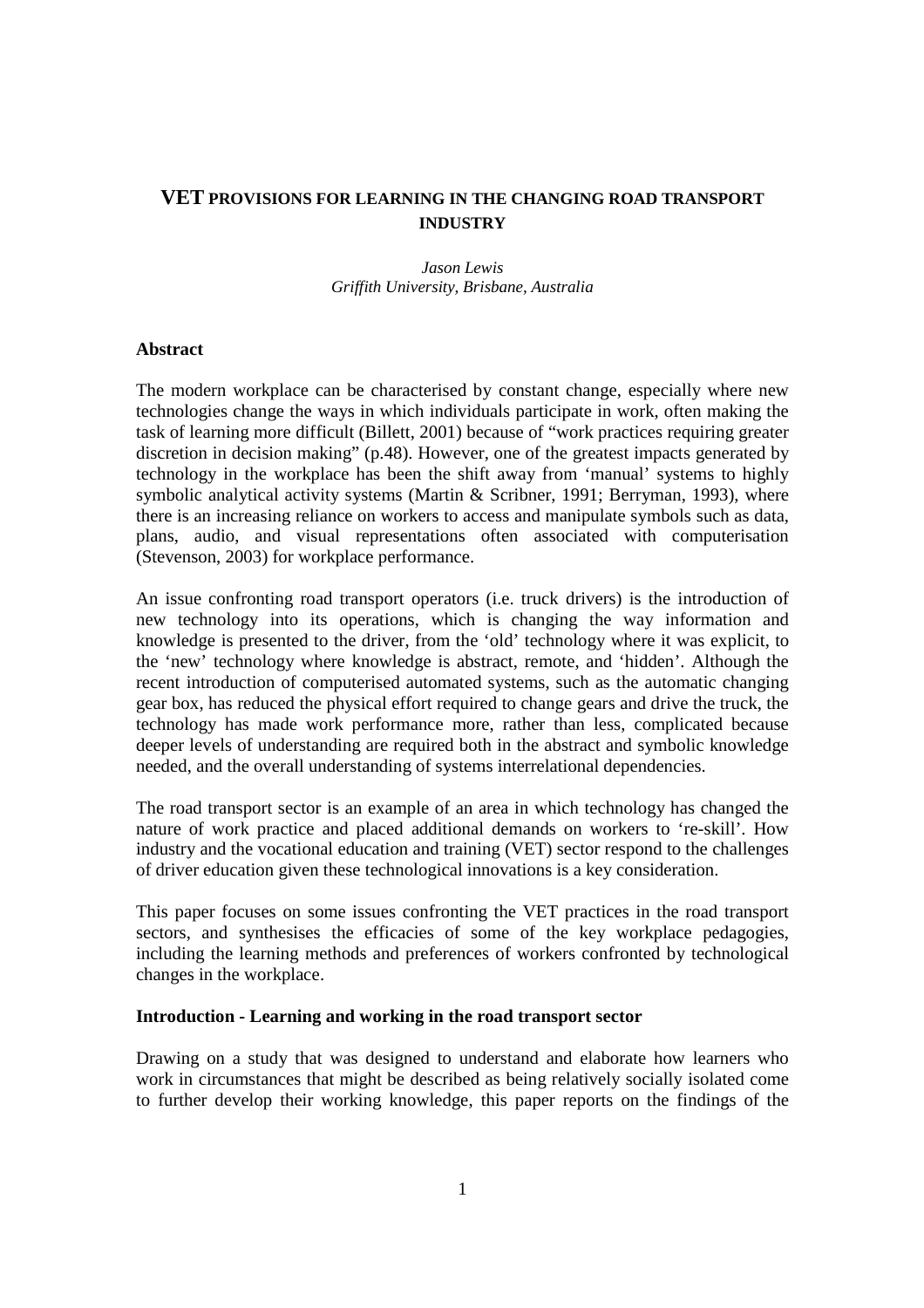survey phase of the study and the subsequent implications for VET within the road transport sector.

There are important conceptual and procedural imperatives motivating this aim. Conceptually, much of the research into the social contributions to and bases of learning have focused on learners engaged in learning related activities with others and more experienced counterparts, such as in educational institutions or workplaces where other learners and experts are close by. Indeed, much of this research has emphasised the close guidance provided by more expert or experienced partners (e.g. teachers, parents, supervisors, more skilled workers). Much less emphasis has been given to learners who think, act, and learn in circumstances that do not afford close guidance of such experts, or even peers as learners. This represents salient conceptual terrain as increasingly valuable knowledge is held to arise socially and through close or proximal encounters with social partners who already have access to that knowledge. In particular, the issue of how socially-isolated learners develop understanding of knowledge, and in particular, deep conceptual knowledge that is 'hidden' stands as a challenge to social learning theorists.

There are also important procedural concerns here. Many, perhaps most workers for instance, work in and learn in these kinds of circumstances. So, beyond understanding how the social genesis of learning arises through these processes, there are also important procedural concerns. These include identifying how best the learning of those who are relatively socially isolated might best progress, particularly with their constructing knowledge that is 'hidden' by technology and therefore hard to learn.

The context for the practical investigation discussed here, is the development of road transport workers' conceptual knowledge through understanding the learning methods and preferences as indicated by the survey participants. Road transport operators often work alone yet are faced with learning to accommodate and respond to new work challenges and ways of working. Increasingly, these workers are required to engage with and understand work knowledge that is represented symbolically through display systems and requires capacities that are distinct from an earlier generation of road transport workers. Indeed the introduction technological advancements, such as computerised and automated systems in a variety of transport applications, has increased the emphasis on human cognitive work (Dekker, 2000). Moreover, given the relative social isolation that comprises their work, it is important to understand how the personal and social (i.e. internal and external) aspects of development interact in their learning in order to improve their learning experiences. Central to this paper is how VET is used for socially isolated road transport operators to learn new types of conceptual knowledge in view of recent technological innovations.

### **Literature review**

Paavola, Lipponen, & Hakkarainen's (2004) observation that "conceptually well-founded approaches to knowledge-creation are needed to help people make the epistemological and ontological shifts required to participate productively in an advanced knowledge society" (p.573) is pertinent to this study because it motivates a response that, while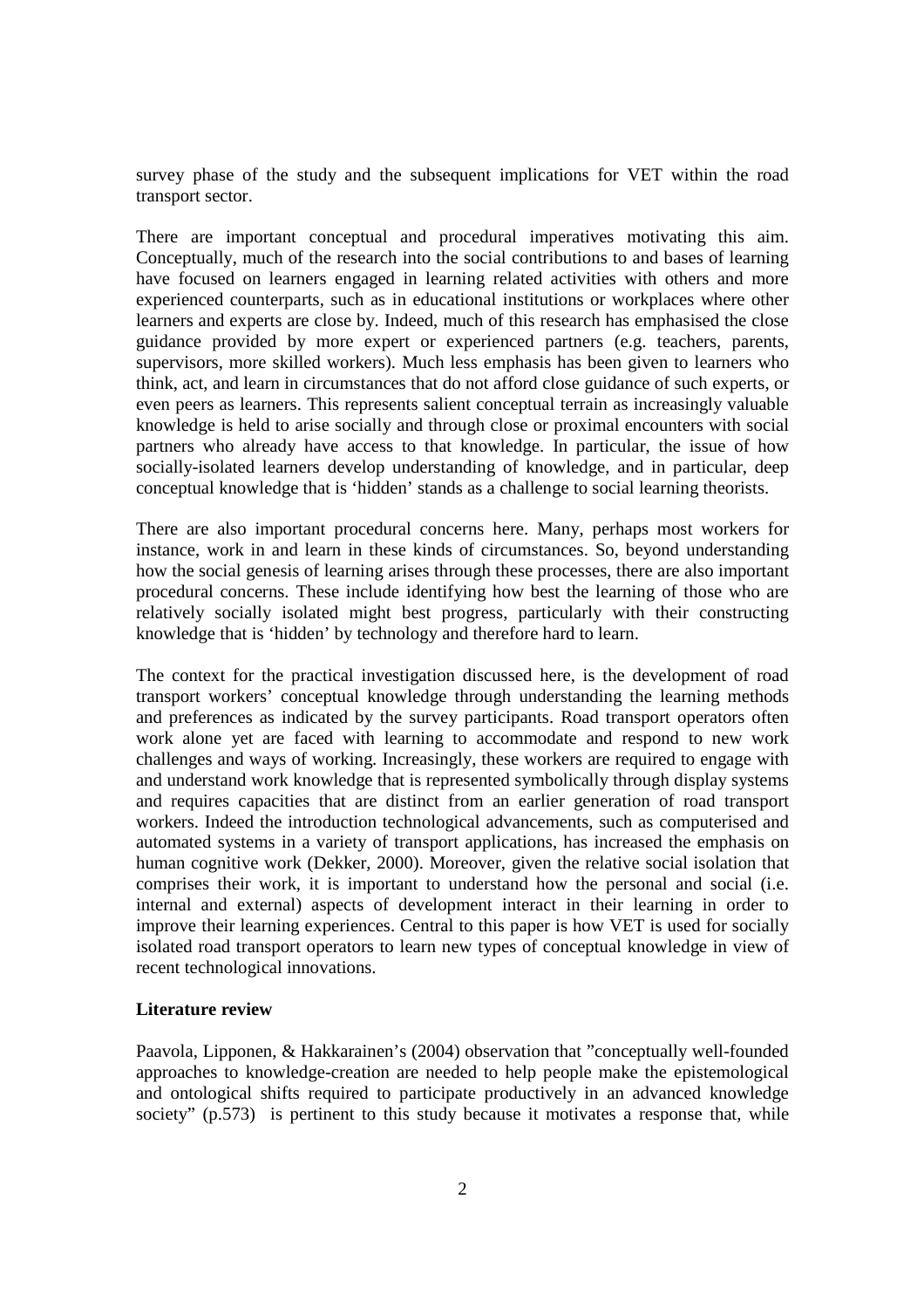conceptually well-founded approaches to knowledge creation are needed, attempts to integrate different approaches to knowledge development through the interaction of both social and individual contributions to learning has resulted in a type of "consensus approach" in order to avoid a "drastic conflict between the two approaches" (p.558). In recent times, attempts to explain the multidimensional problem of learning have resulted in the rise of constructivist theories which have emphasised that knowledge is 'distributed or embedded in activity, i.e. not in the mind but in situational understanding and embodied in tools of cultural practice' (Bereiter, 2002). Constructivist epistemology, conversely, implies that the development of new knowledge is a human construction where existing knowledge is used to construct new knowledge. Grounded in the writings of Vygotsky, sociocultural constructivist perspectives on learning emphasise the 'interdependence of social and individual processes in the coconstruction of knowledge' (John-Steiner & Mahn, 1996, p.191), the acquisition of intellectual skills through social interaction and social participation (Tillema & Orland-Barak, 2006; Wenger, 1998; Palincsar, 1998), the co-participation of individual and social practice (Packer & Goicoechea, 2000; Billett, 2004),and the setting of activity and historical change (Brown, Collins, & Duguid, 1989). According to Vygotsky (1978) cognitive growth is socially constructed because higher order knowledge has a social genesis and is the product of the cultural history of humankind (Silven, 2002). On the other hand, individual (psychological) constructivism is concerned with how 'individuals make sense of their world, based on individual knowledge, beliefs, self-concept or identity' (Woolfolk & Margetts, 2007). From this perspective, universal development changes 'are believed to come about through a general cognitive mechanism for processing information' (Silven, 2002 p.346). Through a sequence of stage-like changes into higher cognitive levels, Silven (2002) summarises the development of knowledge as being a series of extensive domain-general changes which are 'regulated by the process of assimilating information from the environment to schemas/cognitive structures and accommodating them into external reality' (p.346).

Indeed, reconciling the epistemological and the ontological perspectives on learning and development has generated much debate with an emerging consensus that both perspectives are needed (Barab & Plucker, 2002; Packer & Goicoechea, 2000). However, rather than adopting a "consensus" approach to knowledge development, it is proposed here that learning occurs in a dynamic system that may at times 'overlap' between the individual and sociocultural approaches, and that learning is a result of the integration of different approaches through participation in a community and through specific social practices that are culturally and historically situated (Packer & Goicoechea, 2000). Rather than identifying similarities in the two different approaches to learning, it is postulated that learning and knowledge development are constantly evolving and are the result of the interaction of the individual, the physical environment, and the socio-cultural context (Barab & Plucker, 2002). Although sociocultural and individual contributions to learning are fundamentally different, they may share commonalities that are dynamic in nature and therefore constantly changing in response to individual, situational, and social influences. Learning may be characterised by a dynamic and fluid interaction of the two different approaches in which the commonalities are combined to maximise learning and knowledge development.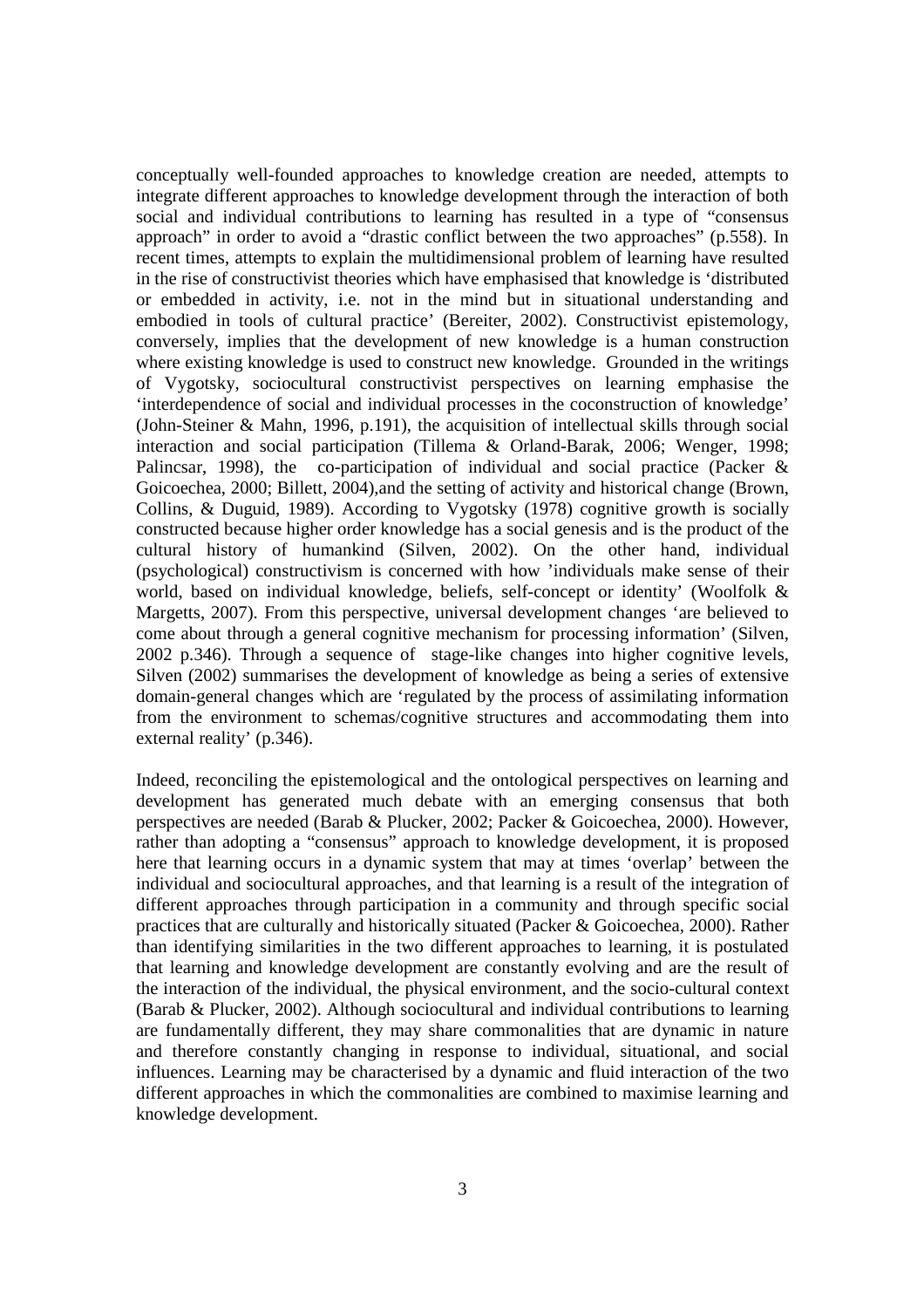Recent research has focused on the relational interdependence between social and individual agency in the learning through out working life (Billett, 2006), the impact of ontology on learning (Packer & Goicoechea, 2000), appropriation and ontology in identifying compatibility between cognitive and sociocultural contributions to adult learning and development (Billett, 2005), and bridging sociocultural and cognitive theorising through situated learning and Cultural Historical Activity Theory (CHAT) (Sawchuk, 2006). It follows that developing an integrated approach in the construction of knowledge, learning, and outcomes of learning is important because it not only offers a way of advancing or understanding of learning, but also provides a framework for unifying both the individual and social contributions to learning and defining the relation interdependencies in these dynamic learning systems.

Given this recent research, the relational interdependence between social and physical world (i.e. external) and individual (i.e. internal) agency is seen to be a key factor in the development of adult learners for a number of reasons in the changing nature of work practice arising from such factors as: (i) the introduction of computerised technologies, (ii) demographic changes (e.g. ageing populations), (iii) work participation changes (e.g. greater number of women filling traditionally male dominated work roles), (iv) work performance requirements (e.g. workers are expected to be 'multi-skilled), and (v) working environment changes (e.g. working at home or in socially/geographically isolated environments). These changing concepts and requirements of work have an impact, not only on the types of work that will be available, but also on the participation in work, the composition of the workforce, and the requirements of work performance (Billett, 2005).

The road transport sector is an example of an area in which the changing nature of work practice has transformed the industry and placed additional demands on workers to 'reskill'. This investigation focuses on some issues confronting the road transport sector, and in particular the challenges facing truck drivers in view of the rapidly changing social, technological and economic conditions confronting society.

### **Aim of the investigation**

The aim of this investigation is to understand how human learning of socially derived but potentially hard to access knowledge proceeds in circumstances of relative isolation from the experts who are presumed to be the key source of that knowledge in many contemporary accounts of learning. This purpose will be exercised through the development of an integrated learning approach of knowledge development in road transport. This will comprise accounting for an interdependence of both social (i.e. sociocultural) and individual processes (i.e. cognitive). The investigation will focus on three key areas in the construction of knowledge; (i) 'hidden' or opaque conceptual knowledge, (ii) the impact of new and changing technologies in the development of this knowledge through the integration of new information into memory and the restructuring of existing knowledge representations (i.e. conceptual change) (Sinatra, 2005), and (iii) the ability of workers to learn and develop this knowledge in view of the fact they are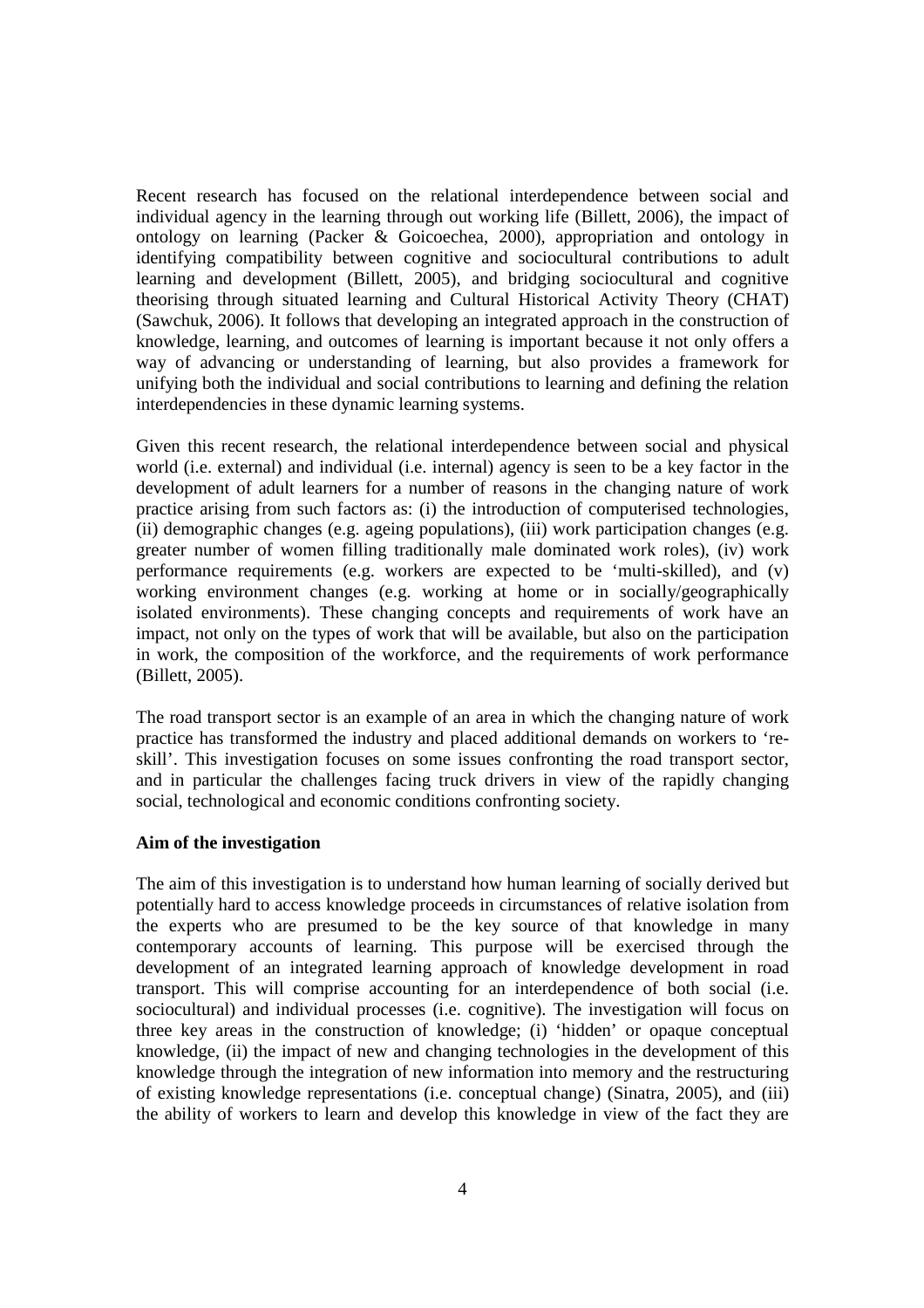often socially isolated, often unable to access expert guidance when confronted by new and changing technologies. These three areas of investigation reflect the complex interrelations between the psychological, technological, social, and organisational factors impacting on the learning of workers in road transport.

### **Research question**

The study seeks to investigate the issues in driver education relating to skills, knowledge, and attitude development to address the recent automotive technological advances and the changing nature of the road transport industry. The following question guides the investigation;

1. What learning individual and social methods and preferences are effective for road transport workers and how do both individual *and* social contributions integrate with each other to support and strengthen learning and conceptual development in the workplace?

This question is exercised through a methodological approach that is previewed below.

#### **Research methods and procedures**

The research methodology was designed to gather validated data about what learning approaches are currently employed, what strategies are working the best, and what strategies that are not being used that could be employed to provide better learning opportunities. Specifically, the research methodology aimed to identify the effectiveness of different learning approaches (i.e. both sociocultural and individual) on the development of conceptual (i.e. 'hidden') knowledge on isolated workers. This data was elicited through a survey (n=65) that consisted of 19 multi-choice questions that are designed to identify how the drivers' learn and develop knowledge in an increasingly complex work environment. The survey focused on the development of conceptual knowledge by individuals that work in relative social isolation without the benefit of expert or peer assisted guidance based, and is on the research question: (i) Individual cognitive learning approaches (e.g. self taught / self directed, reading, trial and error, moment by moment engagement, work participation), (ii) Socio-cultural learning approaches (e.g. guided learning, formal/informal training, modelling, coaching, mentoring), and (iii) individual *and* social contributions integrate with each other to support and strengthen learning and conceptual development in the workplace.

### **Methods**

A series of 19 learning methods were presented to the survey participants (truck drivers n=65) and they were asked weather they agreed or disagreed with the question "Do you think the following learning methods would be effective in developing and maintaining your workplace skills as a truck driver?". The learning methods and preferences included: 'coaching', 'mentoring', 'feedback', 'social interaction', 'questions', 'analogies', 'diagrams', 'self taught', 'observing and listening', 'everyday workplace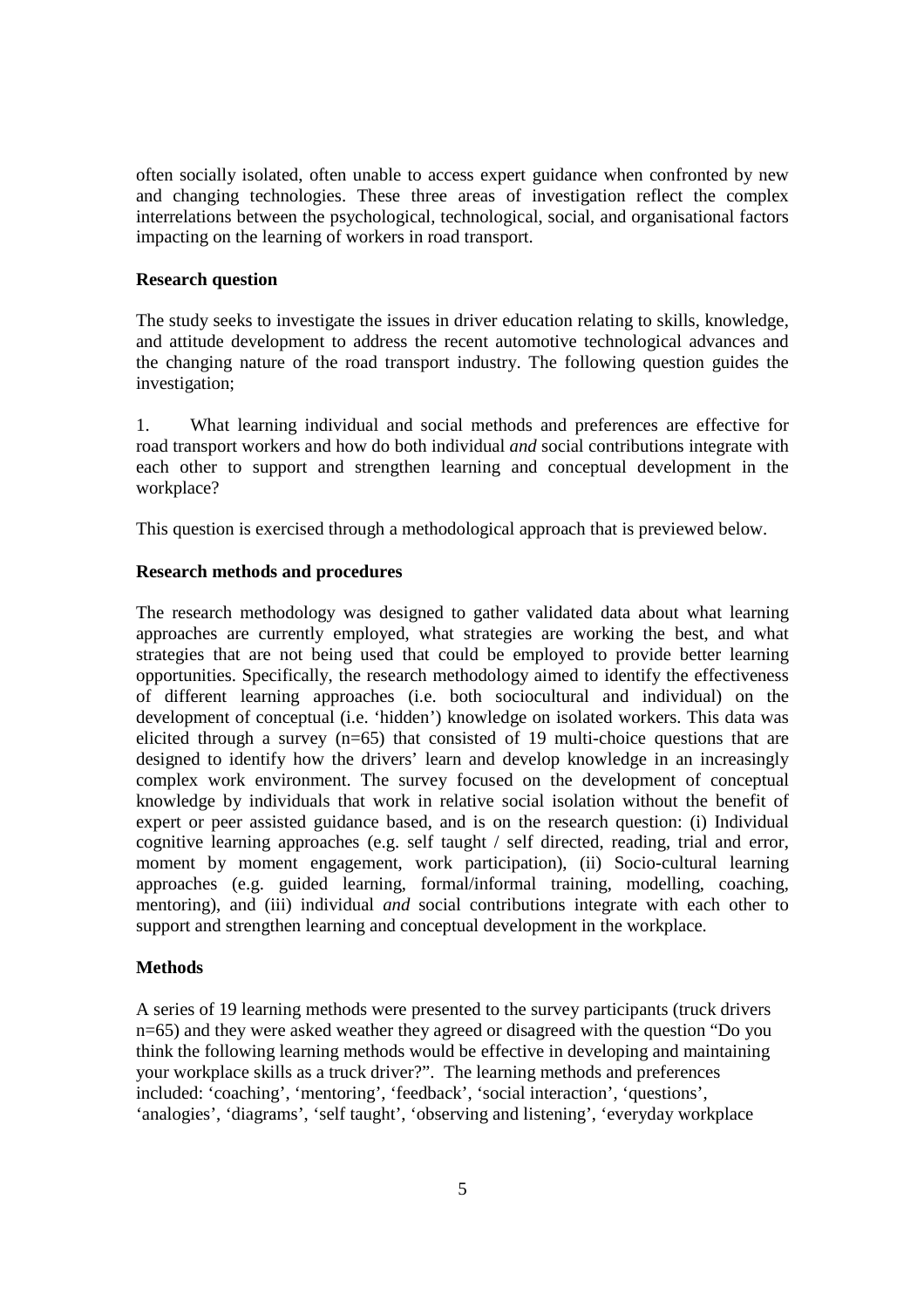activities', 'on-the-job', 'trial and error', 'peer assisted', 'hands-on technology training programs', 'classroom technology training programs', 'computerised driver simulator', 'regular truck and industry updates', 'regular internal testing', and 'annual independent formal driver evaluations'.

### **Significance of the investigation**

The significance of this study is to identify ways in which conceptual knowledge and skills might best be learned by those who think, act, and learn in circumstances of relative social isolation. Although the context here is on heavy road transport operators in view of the technological changes taking place and the isolated environment in which many of them work, it is anticipated the application of the findings will be far wider, especial in the development of VET courses that reflect the changing requirements of modern technologically influenced industries such as road transport. Additionally, developing an integrated approach to knowledge development that combines aspects of individual and social contributions to enhance individuals' learning practices or personal epistemologies is also a central aim of the investigation.

However, the knowledge required for the safe and efficient work, including responding to new challenges as is required in the operation of modern trucks is often 'hidden' within the computerised systems embedded throughout the various components of the truck, and which is displayed to the driver via the Driver Information Display (DID) in a highly abstract and symbolic format. Moreover, there is a vast amount of this information available, not all of which is immediately necessary for the operation of the vehicle. So not only does the driver have to decipher and understand this information, but also filter out unnecessary information, whilst prioritising the necessary information. The significance here is firstly; the development of conceptual knowledge in problem solving as a result of technology rendering information abstract, symbolic, and 'remote' from the learner and therefore more intellectually demanding. Further, because learners are confronted by technologies, concepts, and procedures outside their existing domains of expertise, much of the learning will be new learning thereby increasing initial cognitive loads and demands on concentration and focus required to master the new systems and procedures. Furthermore, most of the knowledge and skills required are 'hidden' because, within the confines of the truck cabin, activity is difficult for the learner to observe, with most learning occurring in isolation without the benefits of expert guidance and supervision. This knowledge is also 'hidden' in a cognitive sense because it is presented to the driver in a highly abstract and symbolic format requiring a deep conceptual knowledge of computers and systems, which many would never have been exposed to.

#### **Findings and discussion**

The survey data from the respondents (n=65) was analysed and the findings interpreted and presented in Table 1. Table 1 consists of 19 different learning methods that the participants' were asked to rate an a Likert scale from 'strongly agree', 'agree', 'neither agree or disagree', 'disagree', and 'strongly disagree'. The table consists four categories of learning methods;(i) guided learning, (ii) feedback, (iii) structured learning, and (iv)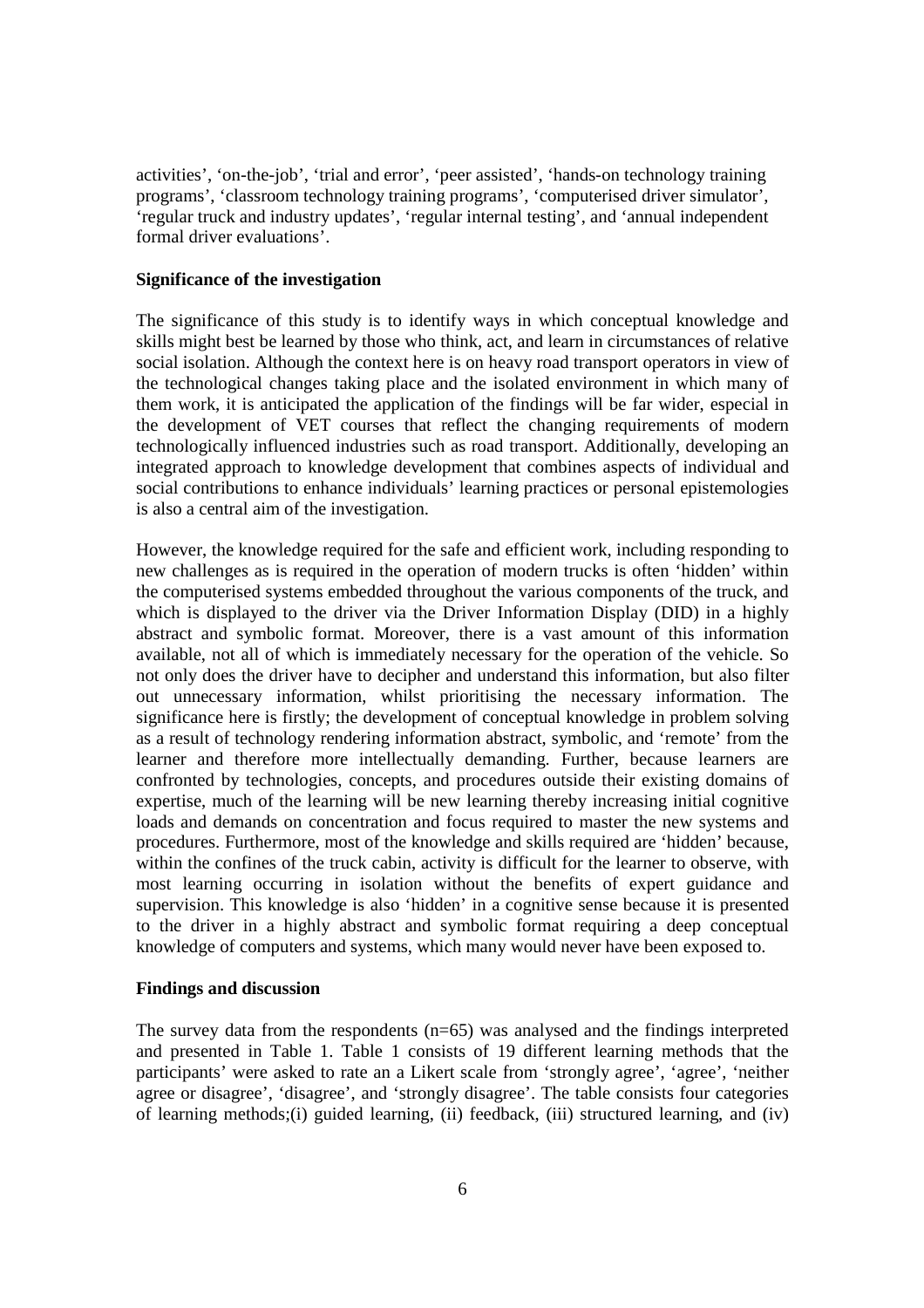unstructured learning methods. Guided learning strategies included such methods as; coaching, mentoring, questioning, analogies, peer assisted, and diagrams (Billett 2001). Other strategies such as 'feedback' have also been included which have proven to be effective in other learning situations (Hattie & Timperley 2007; Vollmeyer & Rheinberg 2005). Additionally, unstructured learning methods such as ;self taught, trial and error, and every day workplace activities are also included, as are formal learning methods such as; hands-on technology training programs, classroom technology training programs, computerised driver simulator, regular truck and industry updates, regular internal testing, and annual independent formal driver evaluations

| Agree          |                                      | <b>Disagree</b>     |                                  |
|----------------|--------------------------------------|---------------------|----------------------------------|
| $1 = 94\%$ OJT |                                      | 38%<br>1            | Trial & error                    |
|                | $= 94\%$ Questions                   | $2\;\;23\%$         | Self taught                      |
| $\mathbf{2}$   | 91% Social interaction               | 16%<br>3            | <b>Classroom training</b>        |
| 3              | 89% Observing & listening            | 14%<br>4            | <b>Driving simulator</b>         |
| 4              | 86% Everyday workplace activities    | 14%<br>5            | <b>Regular internal testing</b>  |
| 4              | 86% Regular truck industry updates   | 13%<br>6            | <b>Diagrams</b>                  |
| 5              | 83% Hands on technology training     | 11%<br>$\mathbf{7}$ | Independent driver evaluations   |
| 6              | 78% Feedback                         | 9%<br>8             | <b>Analogies</b>                 |
| 7              | 78% Peer assisted                    | $9 = 5%$            | Peer assisted                    |
| 8              | 67% Mentoring                        | $9 = 5%$            | <b>Regular industry updates</b>  |
|                | $8 = 67\%$ Formal driver evaluations | $10 = 3%$           | <b>Mentoring</b>                 |
| 9              | 61% Coaching                         | $10 = 3\%$          | Coaching                         |
|                | 10 59% Analogies                     | $10 = 3\%$          | <b>OJT</b>                       |
| 11             | 53% Regular internal testing         | $11 = 2\%$          | Feedback                         |
|                | 12 52% Driving simulator             | $11 = 2\%$          | Everyday workplace activities    |
|                | 13 50% Classroom training            | 16<br>$0\%$         | <b>Social interaction</b>        |
|                | 14 45% Diagrams                      | 17<br>$0\%$         | Questions                        |
|                | 15 39% Self Taught                   | 18<br>$0\%$         | Hands-on technology training     |
|                | 16 38% Trial & error                 | 19<br>$0\%$         | <b>Observing &amp; listening</b> |

**Table 1 Learning methods findings and ranking** 

Table 1 indicates that the guided learning strategy of 'questioning' (94%) and the unstructured learning method of 'on-the-job' learning (94%) received the highest score from the participants. This was closely followed by 'social interaction' (91%), 'observing and listening' (89%), 'everyday workplace activities' (86%), 'regular truck industry updates' (86%), 'hands-on technology training' (83%), 'feedback' (78%), and 'peer assisted'(78%).Table 1 also suggests that the least effective methods of learning were; 'trial and error' (38%), 'self taught' (23%) and 'classroom training' (16%).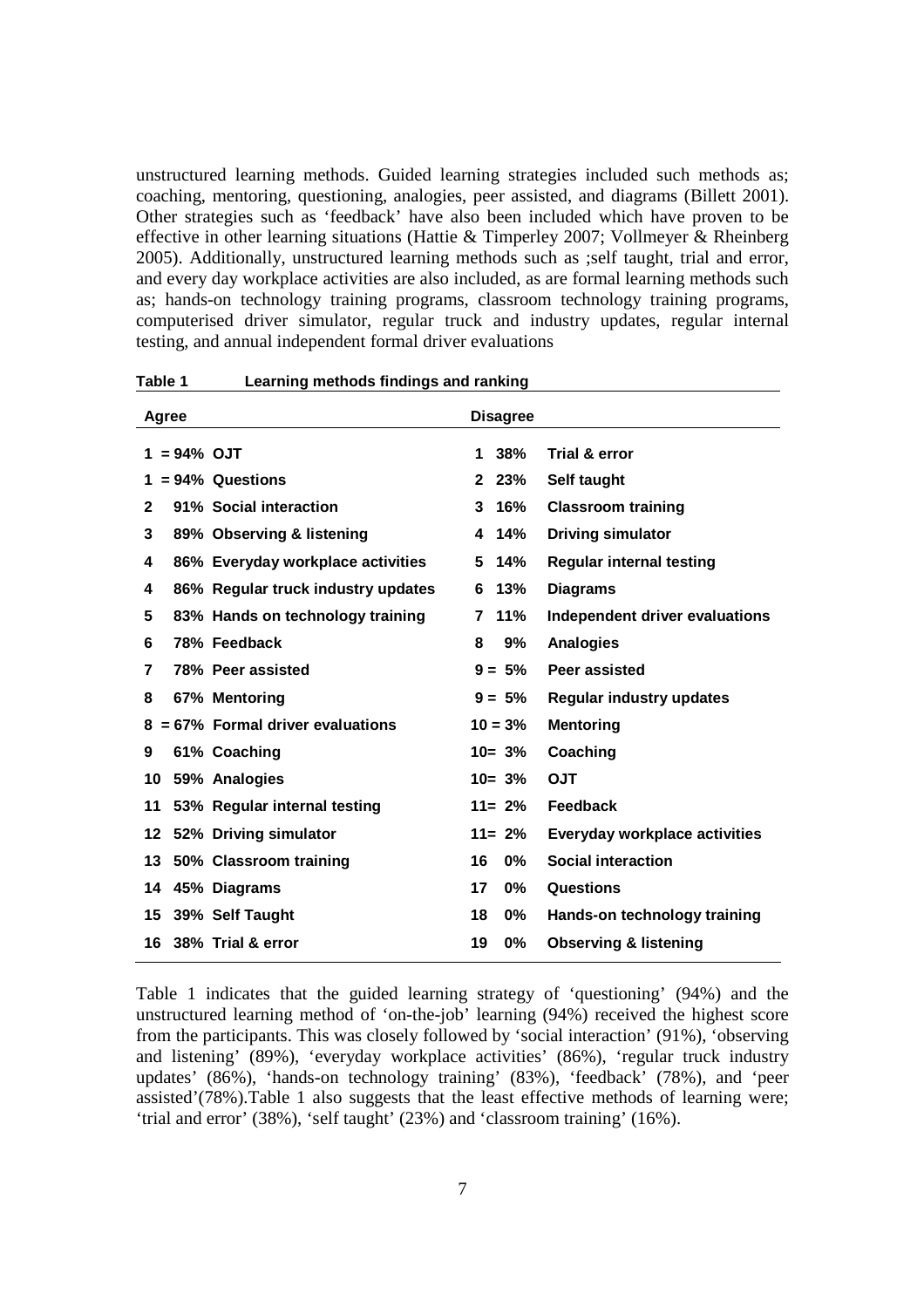Overall, the response to the survey indicated that the most effective learning methods used in developing and maintaining truck drivers' workplace skills involved a combination of on-the-job training, social interaction, questioning, and observing and listening. This reflects the multidimensional approach to learning with an emphasis on the social contributions to knowledge development. This is evident by the high importance the participants' placed on social interaction in the learning process. Indeed, four of the top five responses (questioning, social interaction, observing and listening, and everyday workplace activities) involved social interaction to some degree. This signifies that although the drivers' spend most of the working day in social isolation without social contact, there are times when direct social contact is important for learning development. Additionally, all of the learning methods (structured, unstructured, feedback, and guided learning) were represented with significant scores above 75%. This indicates that developing and maintaining workplace knowledge involves a multidimensional approach using combinations of different types of learning including the combination of both individual and social approaches. **Conclusion** 

The trends that are emerging from the data indicate that, although learners may be working in socially isolated circumstances, there is a need for social interaction combined with structured and unstructured learning methods. The complex and dynamic interactions and interdependencies of these learning approaches reflect the continually changing nature of learning in the workplace and the need for flexible construction of meaningful knowledge driven by new technology in a changing workplace. How both individual (cognitive), and social (sociocultural) approaches to learning interact and integrate with each other in the development of 'hidden' knowledge is central to this study. However, how VET responds to the need for aligning effective workplace pedagogies with changing demographic, industry, and workplace requirements will be a challenge for the future.

# **References**

Barab, S.A & Plucker, J.A. (2002). Smart people or smart contexts? Cognition, ability, and talent development in an age of situated approaches to knowing and learning. *Educational Psychologist,37* (1). 165-182.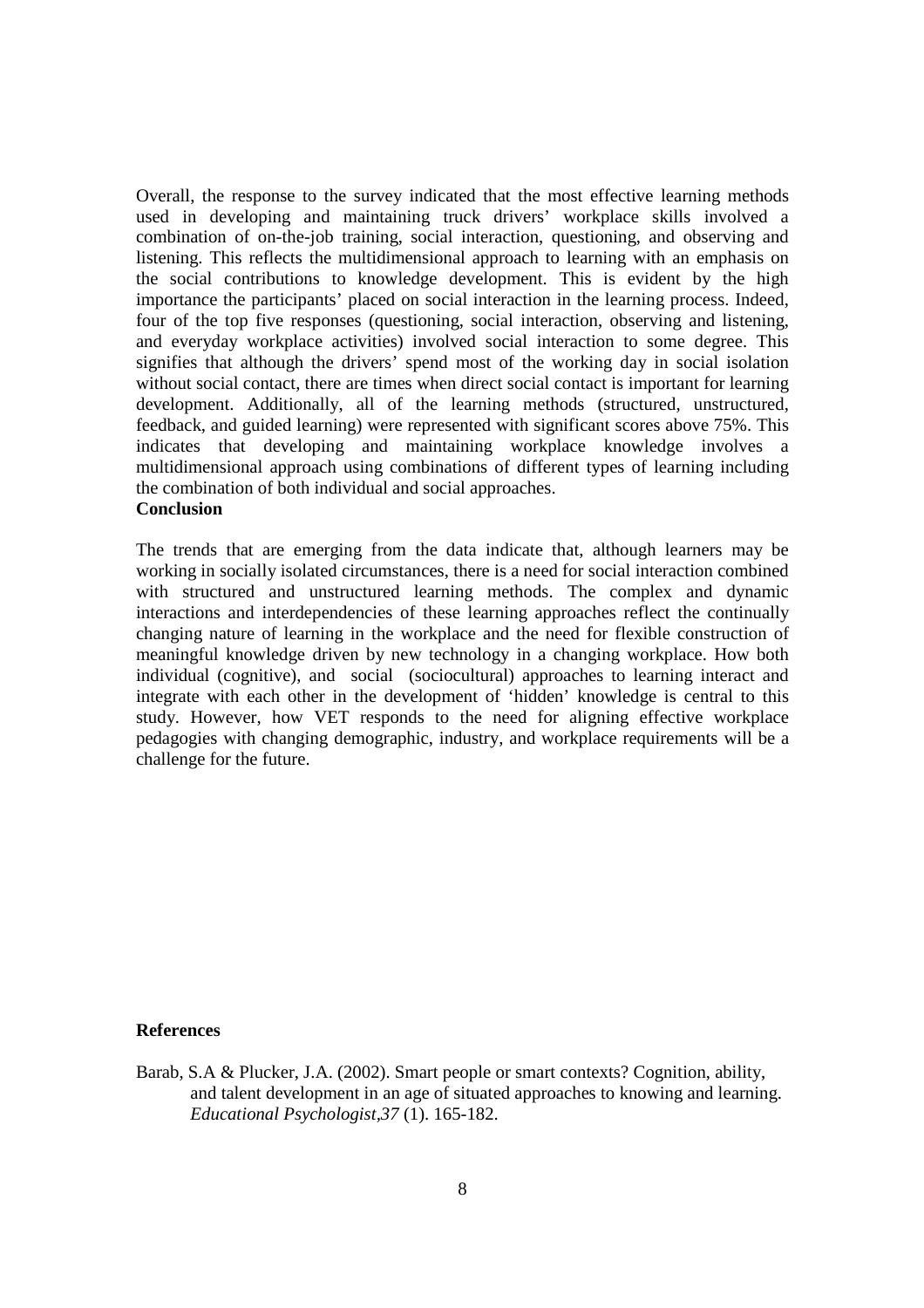- Bereiter, C. (2002). *Education and mind in the knowledge age.* Hillsdale, NJ: Lawrence Erlbaum.
- Berryman, S. (1993). Learning for the workplace. *Review of Research in Education.* (19), pp. 343-401.
- Billett, S. (2001). *Learning in the workplace: Strategies for effective practice.* Crows Nest, NSW: Allen and Unwin.
- Billett, S. (2005). *Work, change and workers .*Dordrecht, The Netherlands: Springer.
- Brown, J.S., Collins, A., & Duguid, P. (1989). Situated cognition and the culture of learning. *Educational Researcher, 18*(1), 33-42.
- Decker, S.W. (2000). Crew situation awareness inhigh-tech settings: Tactics for research into an ill-defined phenomenon. *Transportation Human factors, 2* (1), 49-62.
- Hattie, J & Timperley, H. (2007) The power of feedback. *Review of Educational Research, 77* (1), 81-112.
- John-Steiner, V, and Mahn, H (1996). Sociocultural approaches to learning and development; A Vygotskian framework. *Educational Psychologist, 31* (3/4), 191- 206.
- Martin, L & Scribner, S. (1991). Laboratory for cognitive studies of work: A case study of the intellectual implications of a new technology. *Teachers College Record,* 4 (92), 583-602.
- Paavola, S., Lipponen, L., & Hakkarainen, K. (2004). Models of innovative knowledge communities and three metaphors of learning. *Review of Educational Research 74*(4), 557-576.
- Packer, M.J & Giocoechea, J. (2000). Sociocultural and constructivist theories of learning: Ontology, not just epistemology. *Educational Psychologist, 35* (4),227- 241.
- Palinscar, A.S.(1998). Social constructivist perspectives on teaching and learning. In J.T.Spence, J.M.Darley & D.J.Foss (eds), *Annual Review of Psychology* (pp. 345- 375). Palo Alto, CA:Annual Reviews.
- Sawchuk, P.H. (2006). 'Use-value' and the rethinking of skills, learning and the labour process. *Journal of Industrial Relations 48,*(5). 593-617.
- Silven, M. (2002). Origins of knowledge: Learning and communication in infancy. *Learning and Instruction, (12),* 345-374.